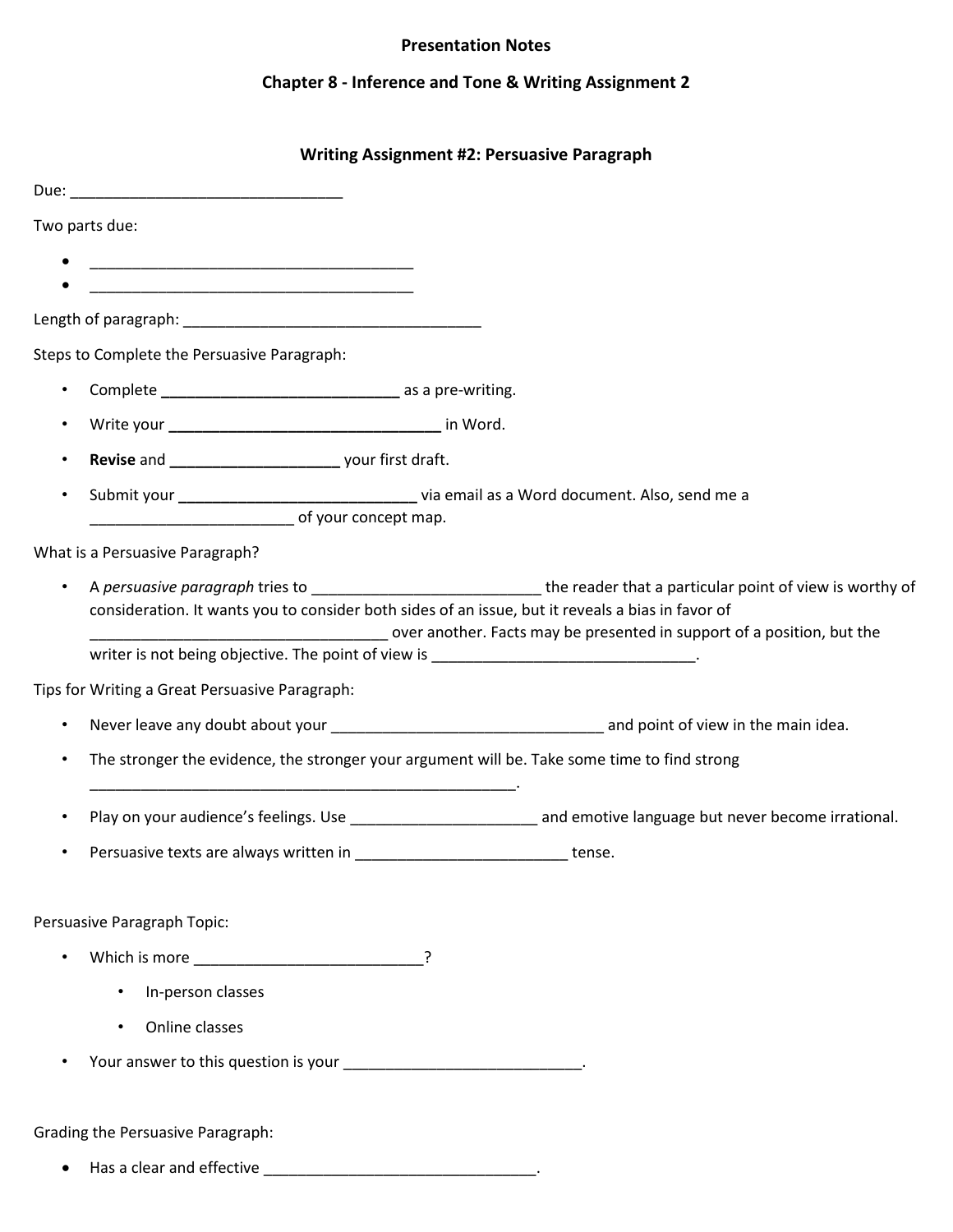# • Includes reasons that are based on \_\_\_\_\_\_\_\_\_\_\_\_\_\_\_\_\_\_\_\_\_\_\_\_\_\_\_\_ and logic.

- Is in the writer's \_\_\_\_\_\_\_\_\_\_\_\_\_\_\_\_\_\_\_\_\_\_\_\_\_\_\_\_\_\_\_\_\_\_\_\_\_ (If parts of paragraph are copied, writer will receive a "0" and have one opportunity to fix the paragraph and resubmit with points off.)
- The paragraph is  $6-8$  \_\_\_\_\_\_\_\_\_\_\_\_\_\_\_\_\_\_\_\_\_\_\_\_\_\_\_\_\_\_\_\_\_\_ long (6-8 periods).
- Completed the \_\_\_\_\_\_\_\_\_\_\_\_\_\_\_\_\_\_\_\_\_\_\_\_\_\_\_\_\_\_\_\_ properly as part of the pre-writing process.

#### **Purpose & Tone**

A Person's Point of View is made up of:

• \_\_\_\_\_\_\_\_\_\_\_\_\_\_\_\_\_\_\_\_\_\_\_\_\_\_ experiences

 $\bullet$   $\qquad \qquad$   $\qquad$   $\qquad$   $\qquad$   $\qquad$   $\qquad$   $\qquad$   $\qquad$   $\qquad$   $\qquad$   $\qquad$   $\qquad$   $\qquad$   $\qquad$   $\qquad$   $\qquad$   $\qquad$   $\qquad$   $\qquad$   $\qquad$   $\qquad$   $\qquad$   $\qquad$   $\qquad$   $\qquad$   $\qquad$   $\qquad$   $\qquad$   $\qquad$   $\qquad$   $\qquad$   $\qquad$   $\qquad$   $\qquad$   $\qquad$   $\q$ 

- personal beliefs and **Exercise 20**
- feelings



#### Tone

- Author's \_\_\_\_\_\_\_\_\_\_\_\_\_\_\_\_\_\_\_\_\_\_\_\_ toward a subject
- Expressed through words and \_\_\_\_\_\_\_\_\_\_\_\_\_\_\_\_\_\_\_\_\_\_\_\_\_\_
- Determining the tone is an important part of electron and the state at text